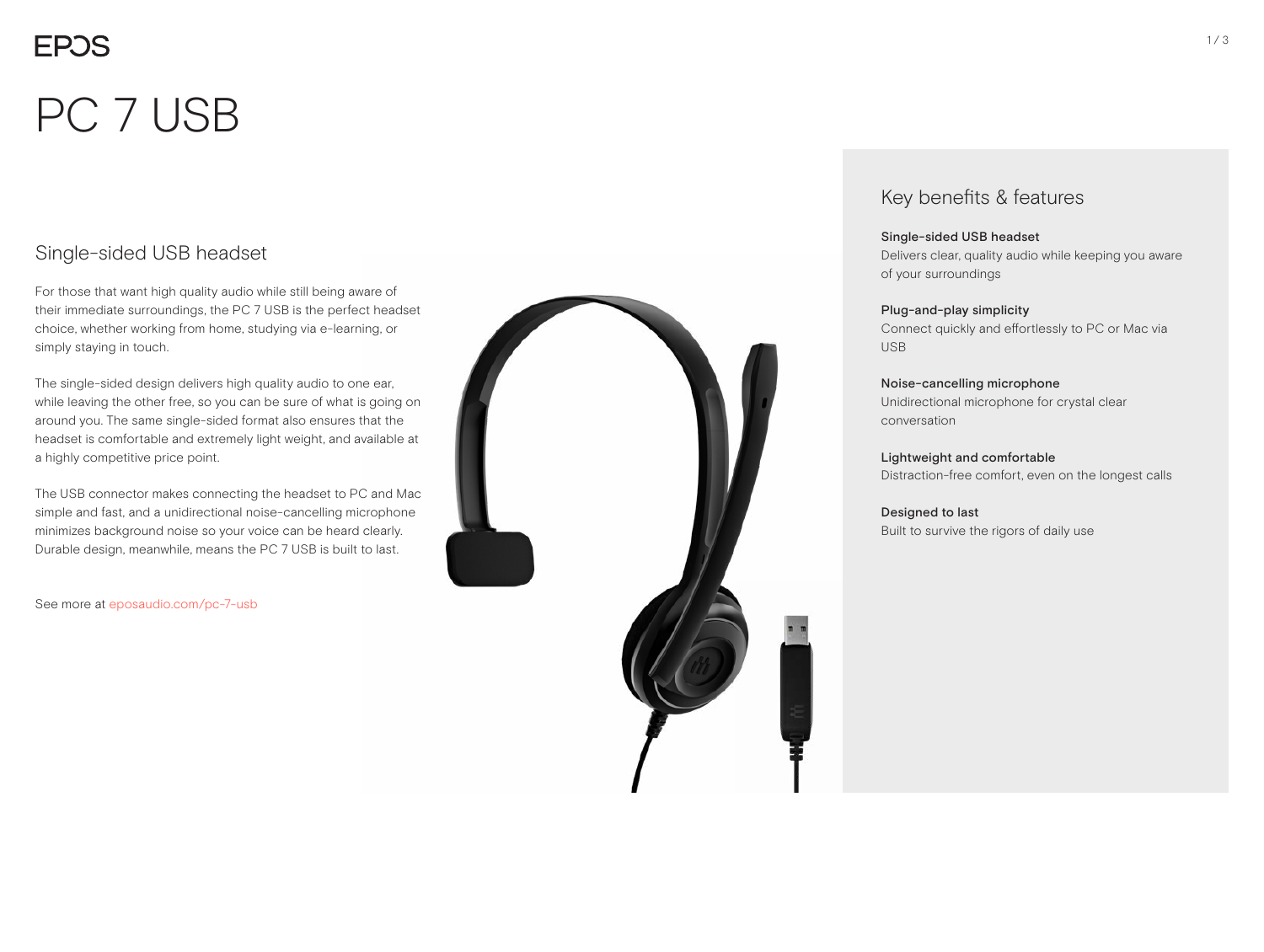# PC 7 USB

# Product data

#### General

| Ear coupling         | On-ear                    |
|----------------------|---------------------------|
| Transducer principle | Dynamic, open             |
| Connectivity         | Wired, USB Sound Card     |
| Cable length         | 2 <sub>m</sub>            |
| Compatibility        | PC & Mac OSX              |
| Warranty             | 2 years, international    |
| Headphones           |                           |
| Frequency response   | 42-17,000 Hz              |
| Impedance            | $32\Omega$                |
| Sound pressure level | 95 dB SPL @ 1 kHz, 1V RMS |
| Microphone           |                           |

| Packaging                                                   |                                                     |
|-------------------------------------------------------------|-----------------------------------------------------|
| Dimension of product packaging<br>$(W \times H \times D)$   | 212 x 244 x 64.5 mm                                 |
| Package weight<br>(incl. complete product and packaging)    | 180g                                                |
| Dimension of inner master carton<br>$(W \times H \times D)$ | 250 x 230 x 80 mm                                   |
| Dimension of master carton<br>$(L \times W \times H)$       | 480 x 382 x 520 mm                                  |
| Units in distributor master carton                          | 20                                                  |
| Languages                                                   | English, German, French, Spanish, Russian, Japanese |

| Frequency response | 90 - 15,000 Hz |
|--------------------|----------------|
| Pick-up pattern    | Unidirectional |
| Sensitivity        | $-40$ dBV/Pa   |
| Impedance          | 2.200          |

 $\overline{\phantom{0}}$